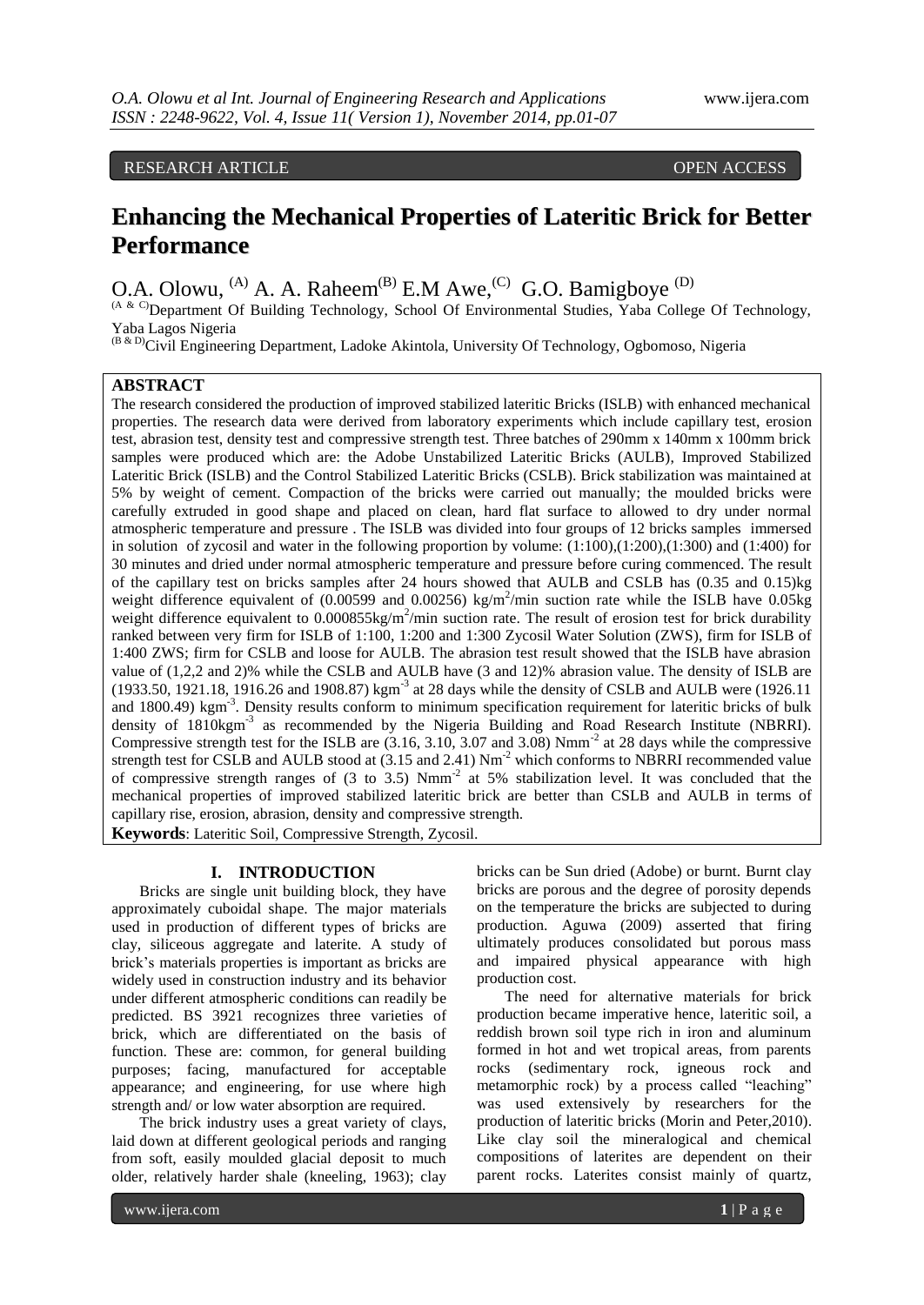zircon and oxides of titanium, iron, tin, aluminum and manganese. Lateritic soil gives very good results for brick moulding especially when stabilized (Aguwa, 2009). The purpose of stabilizing laterite is to alter its physical properties, increase its strength and increase its durability for better performance. Different types of materials and admixtures have been used by researchers to stabilized laterites among which are: white hydrated lime (Metcalfe, 1977); cement (Aguwa, 2009); cement-sand admixture (Agbede and Manasseh, 2002) and wood ash and sawdust (Emmanuel, 2008). Research conducted by Agbede and Manasseh (2002) indicated that soil index parameters such as the Atterberg limits, grainsize distribution and linear shrinkage do not reliably indicate the amount of cement which would be required for satisfactory stabilization of the soil. Generally, the amenability of the soil tested to economical and satisfactory cement stabilization was readily deduced by Agbede and Manasseh (2002) recommend cement stabilization with soil having a plasticity index of 15 or less and a percentage passing the No. 200 Sieve of no more than 25 percent. Stabilizing laterite bricks with ordinary portland cement though prevent ingrain of water to a limited extent the research is burden with increasing the nonpermeability of the brick with the application of Zycosil Water Solution (ZWS) which provides an impermeable membrane over the surface of the brick; improves its compressive strength, abrasion and density.

### **II. EXPERIMENTAL PROCEDURE 2.1 MATERIALS**

For the purpose of the study the major materials used are: Ordinary Portland Cement (OPC) which conformed to (BS EN 206-1, 2000) was use as the stabilizer; the actual source was from the West African Portland Cement Company, Ewekoro, Ogun State, Nigeria. Water used conformed to BS 3148 (1980) and was obtained from Lagos State Water Corporation. Zycosil an organic water proofing compound was obtained from Dow Chemical, Midland, Michigan, United State. Laterite soil was obtained from Ikorodu area of Lagos State, Nigeria. The index properties of laterite soil used is summarized in Table 1.

#### **2.2 SPECIMEN PREPARATION**

Three batches of brick samples were produced; the first batch called Improved Stabilized Lateritic Brick (ISLB) contained 48 stabilized brick samples immersed in Zycosil Water Solution (ZWS) of different ratio. The second batch called Control Stabilized Lateritic Brick (CSLB) contained 12 stabilized brick samples while the third batch called Adobe Unstabilized Lateritic Brick (AULB) contained 12 unstabilized brick samples. Cementlaterites stabilization was maintained at 5% by weight.

The bricks samples were produced manually and cured under laboratory conditions for 7, 14, 21 and 28 days. To ensure even distribution of blows in mould, approximately 290mm x 140mm sheet of 12.5mm thick plywood was placed on the mixture in the mould and compaction was carried out in accordance to BS 1377 (1990). The moulded bricks were carefully extruded in good shape and placed on a clean, hard flat surface allowed to dry under natural atmospheric temperature and pressure. The ISLB was divided into four groups of 12 bricks samples which were immersed in ZWS of different concentration of 1:100, 1:200, 1:300 and 1:400 by volume for 30 minutes. The bricks samples were removed from the ZWS and allowed to dry under atmospheric temperature and pressure before curing commenced.

### **2.3 TESTING OF SPECIMEN**

Laboratory tests were conducted on laterites soil for the purpose of characterization, test conducted include natural moisture content, compaction, Atterberg limits, and specific gravity and particle size distribution were carried out in accordance to British Standard (BS 1377, 1990) .Table 1.0 showed the Index Properties of Lateritic Soil. Other Laboratory tests conducted on the bricks samples includes: abrasion test, erosion test, capillarity test, density test and compressive strength test.

### **2.3.1 ABRASION TEST**

The brick sample was weighed before the test was conducted. The brick sample was placed on a flat horizontal table-top secured against sliding. The top side of the brick sample was given 20 strokes of wire brush after which the sample was reweighed, the depth of abrasion measured and recorded. Abrasion test was conducted in accordance to American Association of State Highway and Transportation Officials (AASHTO - T96, 2010).

Abrasion value was computed thus:

Abrasion value % =  $\left(\frac{Diff.inweight}{Original weight} \times \frac{100}{1}\right)$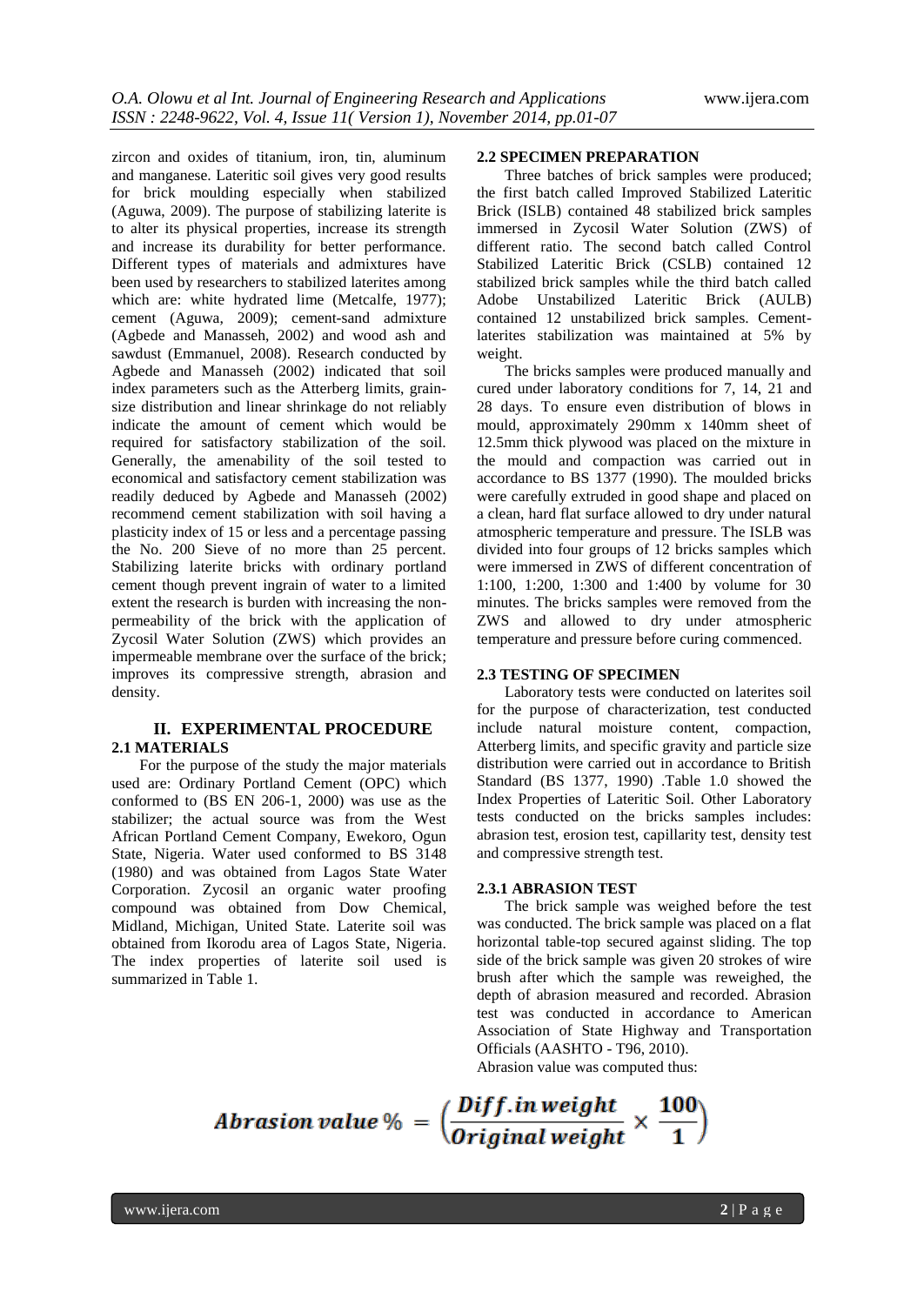#### **2.3.2 EROSION TEST**

The brick specimen was placed on a smooth horizontal table; 5ml of water was poured onto the top side of the brick samples and rubbed gently with fingers. Observation noticed was recorded. Erosion test was conducted in accordance to American Society for Testing and Materials (ASTM- G76, 1995).

#### **2.3.3. CAPILLARY TEST**

The brick sample was weighed and recorded. A towel was spread on the stone placed on a bowl of water such that the stone was slightly above the water level. The brick sample was placed vertically on the spread towel and left in position for 24 hours. The brick sample was reweighed and recorded. Capillary test was conducted in accordance to Indian Standard (IS 3495 part 2,1992). The suction rate and water absorbed was computed thus:

Section rate = 
$$
Section rate \left( \frac{Weight\ Diff. \frac{\kappa g}{m^2}}{1440(\text{min})} \right)
$$

\nWater Absorption % = 
$$
\left( \frac{Weight\ Diff.}{Original\ weight} \times \frac{100}{1} \right)
$$

### **2.3.4. COMPRESSIVE STRENGTH TEST**

Measure and record average weight of three brick samples of size 290mm x 140mmx 100mm. The brick Samples were crushed on a manually operated hydraulic machine with maximum capacity of 3000KN, types SWP 300 EM 1, Masch Nr. 6329.

*Compressive strength* = 
$$
\frac{1}{2}
$$

#### **2.3.5 DENSITY TEST**

Three brick samples of sizes 290mm×140mm×100mm from ISLB,CSLB and AULB were weighed and average weight recorded. The volume of the brick sample was determined as Average maximum compressive force for the 3 brick samples was determined and recorded for computation of compressive strength. Compressive strength test was conducted in accordance to British Standard (BS 1881, 1983) and computed thus:

# Maximum Compressive Force Normal Cross Sectional Area

densities of the brick samples were determined at 7, 14, 21 and 28 days. Density test was carried out in accordance to Nigerian Industrial Standard (NIS 87, 2004).

The density of the brick sample was computed thus:



### **III. RESULTS AND DISCUSSION 3.1 ABRASION TEST ANALYSIS**

Table 2 showed the Abrasion Test result for brick samples. The result showed that Improved Stabilized Lateritic Brick (ISLB) offer resistance to abrasive forces in relative to the concentration of the Zycosil Water Solution (ZWS) used in its production; that is, the higher the concentration of ZWS the higher the resistance offered by the brick against abrasive forces. ISLB produced with ZWS of 1:100 have abrasion value of 1%, CSLB have abrasion value of 3% and AULB have abrasion value of 12%.

### **3.2 EROSION TEST ANALYSIS**

Table 3 showed the erosion test result for brick samples. The result showed that the Improved Stabilized Lateritic Brick (ISLB) offered highest resistance to erosion and ranked very firm on durability scale; Control Stabilized Lateritic Bricks (CSLB) was next in rank, and on the durability scale was rated firm and Adobe Unstabilzed Lateritic Brick (AULB) was rated loose on durability scale.

### **3.3 CAPILLARY TEST ANALYSIS**

Table 4 showed the capillary test result for brick samples. The result showed that both AULB and CSLB has (0.35 and 0.15)kg weight difference equivalent to (4.7 and 1.91)% of water absorbed and suction rate of  $(0.00599 \text{ and } 0.00256) \text{ kg/m}^2/\text{min.}$ ISLB have 0.05kg weight difference equivalent to (0.63, 0.66, 0.63 and 0.64)% of water absorbed and suction rate of  $0.000855$ kg/m<sup>2</sup>/min.

These result agreed with the optimum suction rate of 1.5kg/m<sup>2</sup>/min specified by IS 3495 (1992). The result showed that AULB absorbed more water than of the brick samples while ISLB absorbed the least water because it was coated with Zycosil Water Solution (ZWS).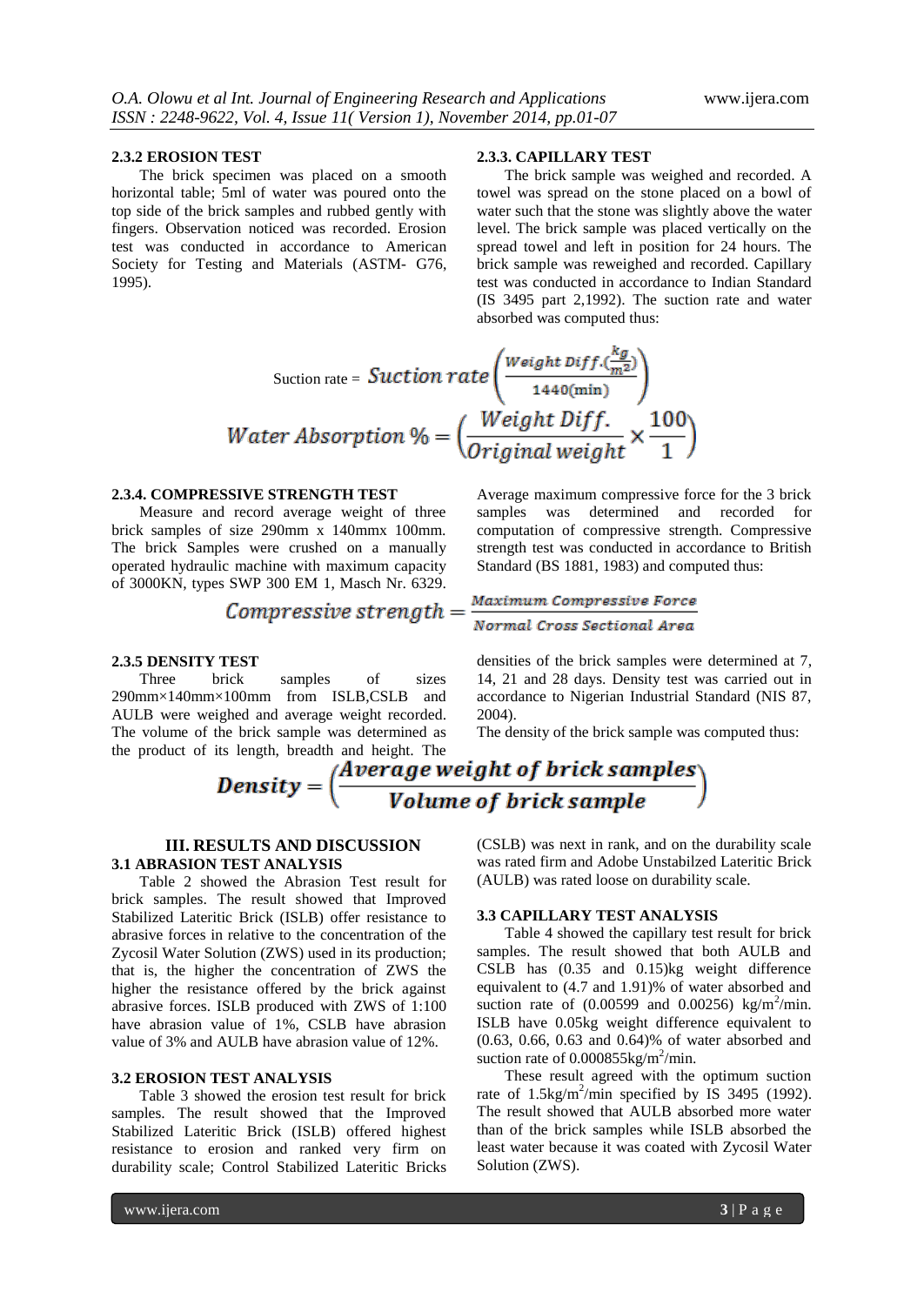### **3.4 COMPRESSIVE STRENGTH TEST ANALYSIS**

Table 5 and Figure 1.0 showed the Compressive Strength test for brick samples. The result showed that compressive strengths of ISLB depends on the Zycosil Water Solution (ZWS) used for it production. At 28 days ISLB produced with ZWS of 1:100 have compressive strength value of 3.16Nmm-2 while, ISLB produced with ZWS of 1:400 have compressive strength value of 3.08Nmm<sup>-2</sup>. AULB have the least compressive strength value of  $2.41$ Nmm<sup>-2</sup> at 28 days. The result conforms to compressive strength range of (3 to 3.5) Nmm-2 recommended by the Nigeria Building and Road Research Institute, NBRRI (Madedor and Dirisu, 1992).

### **3.5 DENSITY TEST ANALYSIS**

Table 6.0 and Figure 2.0 showed that the densities of brick samples appreciate with age of brick samples and the concentration of ZWS used in its preparation. The densities of ISLB appreciate from 2014.78  $\text{kg}^{-3}$  at 7 days to 1916.26 $\text{kg}^{-3}$  at 28 days; while the densities of CSLB appreciate from 1995.07kgm<sup>-3</sup> at 7 days to 1926.11kgm<sup>-3</sup> at 28 days. The densities of AULB appreciate from 1908.87kgm- $3$  at 7 days to 1800.49 $\text{kgm}^{-3}$  at 28 days. All the density conforms to minimum requirement of 1810kgm<sup>-3</sup> recommended by NBRRI.

### **IV. 4.0 CONCLUSION**

From the results of the various tests conducted the following conclusion can be drawn: Improved Stabilized Lateritic Brick (ISLB) have better performance in terms of it mechanical properties than CSLB and AULB. It was also concluded that the higher the concentration of ZWS used for the production of ISLB the more the mechanical properties are enhanced.

Finally, the result showed that the density of the bricks produced appreciates with age of curing and the concentration of ZWS.

#### **5.0 RECOMMENDATION**

Based on a close investigation of the effect of Zycosil Water Solution (ZWS) on the mechanical properties of stabilized lateritic brick the following recommendations are made: Zycoil Water Solution (ZWS) should be applied to stabilized lateritic brick to improve its mechanical properties in respect of abrasion, erosion, capillary rise and compressive strength.

#### **Table 1.0 Index Properties of Lateritic Soil**

| <b>Property</b>                            | Laterite            |
|--------------------------------------------|---------------------|
| Natural moisture content (%)               | 3.19                |
| % Passing BS No 200 sieve $(75 \mu m)$ (%) | 32                  |
| Liquid limit (%)                           | 57.24               |
| Plastic limited (%)                        | 35.1                |
| Linear shrinkage                           | 12                  |
| <b>AASHTO</b> Classification               | $A-2-6$             |
| Max. Dry Density $(Kg/m^3)$                | 2015                |
| Optimum Moisture Content (%)               | 12                  |
| Specific Gravity                           | 2.68                |
| Condition of sample                        | Air-dried           |
| Colour                                     | <b>Brownish Red</b> |

| <b>Brick specimen</b>              |            | Weight             | Weight            | Weight            | <b>Abrasion</b> |
|------------------------------------|------------|--------------------|-------------------|-------------------|-----------------|
|                                    |            | <b>Before Test</b> | <b>After Test</b> | <b>Difference</b> | <b>Index</b>    |
|                                    |            | (N)                | (N)               | (N)               | $($ %)          |
| Improved Stabilized Lateritic      | <b>ZWS</b> | 79.0               | 78.21             | 0.79              |                 |
| Brick (ISLB)                       | 1:100      |                    |                   |                   |                 |
|                                    | ZWS        | 77.5               | 75.95             | 1.55              | $\overline{2}$  |
|                                    | 1:200      |                    |                   |                   |                 |
|                                    | <b>ZWS</b> | 77.0               | 75.46             | 1.54              | $\overline{2}$  |
|                                    | 1:300      |                    |                   |                   |                 |
|                                    | <b>ZWS</b> | 80.5               | 78.89             | 1.61              | $\overline{2}$  |
|                                    | 1:400      |                    |                   |                   |                 |
| Control Stabilized Lateritic       |            | 79.0               | 76.63             | 2.37              | 3               |
| Brick(CSLB)                        |            |                    |                   |                   |                 |
| Adobe Unstabilized Lateritic Brick |            | 73.0               | 64.24             | 8.76              | 12              |
| (AULB)                             |            |                    |                   |                   |                 |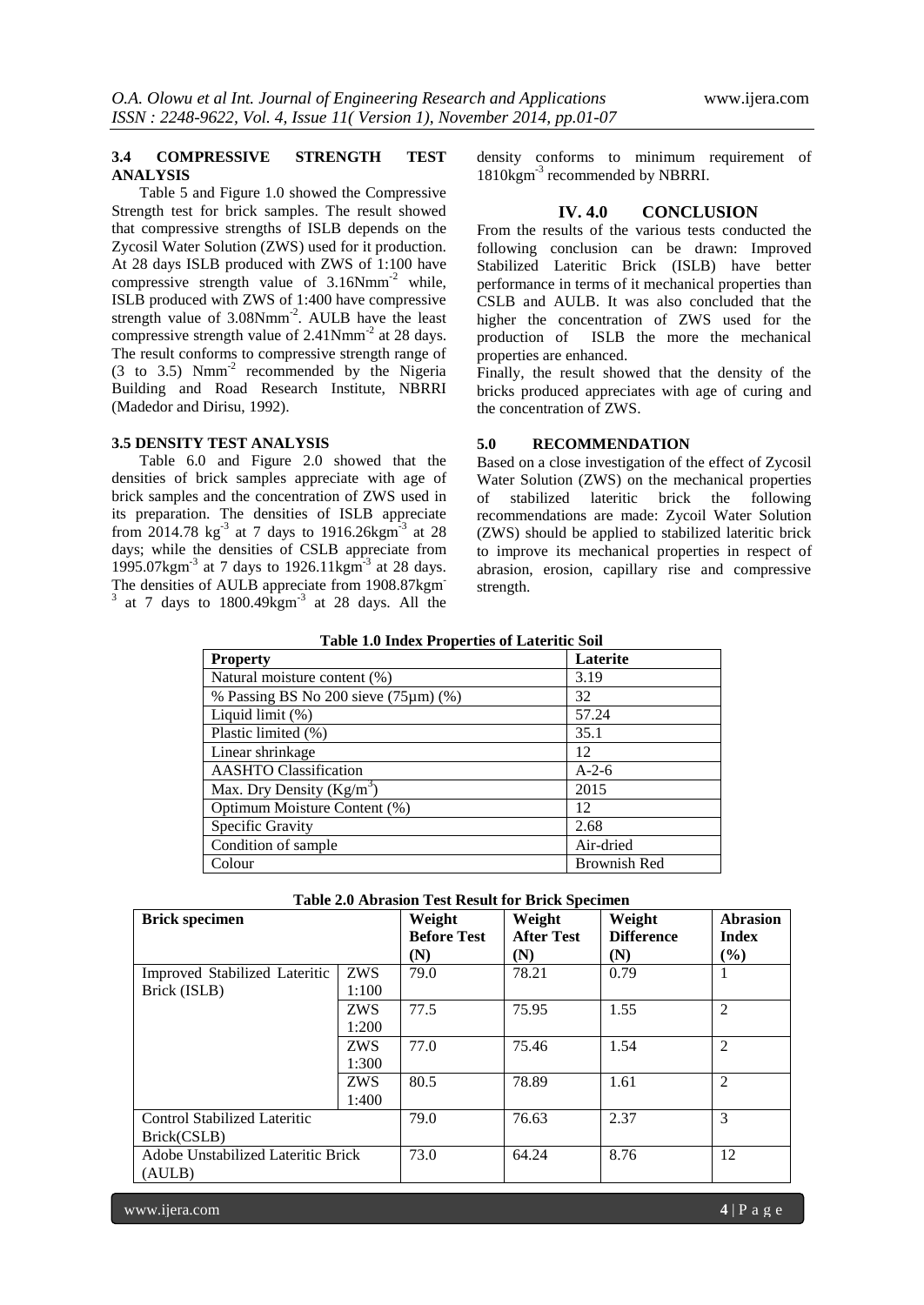| <b>Table 3.0 Erosion Test Results of Bricks Samples</b> |       |                   |                                                                  |  |  |
|---------------------------------------------------------|-------|-------------------|------------------------------------------------------------------|--|--|
| <b>Brick samples</b>                                    |       | <b>Durability</b> | <b>Remark</b>                                                    |  |  |
|                                                         |       | Rating            |                                                                  |  |  |
| Improved stabilized Lateritic                           | 1:100 | Very Firm         | No sign of erosion can be used for                               |  |  |
| Brick (ISLB)                                            |       |                   | external wall.                                                   |  |  |
|                                                         | 1:200 |                   |                                                                  |  |  |
|                                                         |       | Very Firm         | Ditto                                                            |  |  |
|                                                         | 1:300 | Very Firm         | Ditto                                                            |  |  |
|                                                         | 1:400 | Firm              | Ditto                                                            |  |  |
| Control Stabilized Lateritic Brick (CSLB)               |       | Firm              | Ditto                                                            |  |  |
| Adobe Unstabilized Lateritic Brick (AULB)               |       | Loose             | Cannot be used for external wall; when<br>used must be plastered |  |  |

| <b>Table 4.0 Capillary Test Result for Bricks Specimen</b> |       |                   |          |          |               |            |                     |
|------------------------------------------------------------|-------|-------------------|----------|----------|---------------|------------|---------------------|
| <b>Brick</b>                                               |       | Area of           | Original | Final    | Difference in | Water      | <b>Suction Rate</b> |
| samples                                                    |       | <b>Sample</b>     | Weight   | Weight   | Weight (kg)   | Absorption | $kg/m^2/min$        |
|                                                            |       | (m <sup>2</sup> ) | (kg)     | after 24 |               |            |                     |
|                                                            |       |                   |          | Hours kg |               |            |                     |
| Improved                                                   | 1:100 | 0.0406            | 7.90     | 7.95     | 0.05          | 0.63       | 0.000855            |
| Stabilized                                                 | 1:200 | 0.0406            | 7.60     | 7.65     | 0.05          | 0.66       | 0.000855            |
| Lateritic                                                  | 1:300 | 0.0406            | 8.00     | 8.05     | 0.05          | 0.63       | 0.000855            |
| <b>Brick</b>                                               | 1:400 | 0.0406            | 7.80     | 7.85     | 0.05          | 0.64       | 0.000855            |
| (ISLB)                                                     |       |                   |          |          |               |            |                     |
| Control stabilized                                         |       | 0.0406            | 7.85     | 8.00     | 0.15          | 1.91       | 0.000256            |
| Lateritic Brick                                            |       |                   |          |          |               |            |                     |
| (CSLB)                                                     |       |                   |          |          |               |            |                     |
|                                                            |       |                   |          |          |               |            |                     |
| Adobe Unstabilized                                         |       | 0.0406            | 7.45     | 7.80     | 0.35/470      | 4.70       | 0.00599             |
| Lateritic Brick                                            |       |                   |          |          |               |            |                     |
| (AULB)                                                     |       |                   |          |          |               |            |                     |

## **Table 5.0 Compressive Strength Test Result for Brick Specimen.**

| <b>TYPES OF BRICK</b>                 | <b>IMPROVED STABILIZED</b> |       |                               |            | <b>CONTROL</b>    | <b>ADOBE</b>        |
|---------------------------------------|----------------------------|-------|-------------------------------|------------|-------------------|---------------------|
| <b>SAMPLE</b>                         |                            |       | <b>LATERITIC BRICK (ISLB)</b> |            | <b>STABILIZED</b> | <b>UNSTABILIZED</b> |
| PROPERTIES OF BRICKS                  | ZWS                        | ZWS   | ZWS                           | <b>ZWS</b> | <b>BRICK</b>      | <b>LATERITIC</b>    |
|                                       | 1:100                      | 1:200 | 1:300                         | 1:400      | (CSLB)            | <b>BRICK (AULB)</b> |
| Surface Area of Brick mm <sup>2</sup> | 40600                      | 40600 | 40600                         | 40600      | 40600             | 40600               |
| Average maximum                       | 108.0                      | 93.0  | 90.0                          | 83.0       | 90.0              | 50.5                |
| compressive Force at 7 days           |                            |       |                               |            |                   |                     |
| $\times 10^3$ (N)                     |                            |       |                               |            |                   |                     |
| Average maximum                       | 123                        | 122.7 | 121.9                         | 121.8      | 112.0             | 60.8                |
| compressive Force at 14               |                            |       |                               |            |                   |                     |
| days $\times 10^3$ (N)                |                            |       |                               |            |                   |                     |
| Average maximum                       | 124                        | 121.5 | 130.9                         | 120.4      | 117.0             | 80.6                |
| compressive Force at 21               |                            |       |                               |            |                   |                     |
| days $\times 10^3$ (N)                |                            |       |                               |            |                   |                     |
| Average maximum                       | 128.5                      | 125.7 | 125.6                         | 125.2      | 127.89            | 97.8                |
| compressive Force at 28               |                            |       |                               |            |                   |                     |
| days $\times$ 10 <sup>3</sup> (N)     |                            |       |                               |            |                   |                     |
| Compressive strengths at 7            | 128.5                      | 125.7 | 124.6                         | 125.2      | 127.89            | 97.8                |
| days $(Nmm^{-2})$                     |                            |       |                               |            |                   |                     |
| Compressive strengths at 14           | 3.03                       | 3.02  | 3.00                          | 3.00       | 2.76              | 1.49                |
| days $(Nmm^{-2})$                     |                            |       |                               |            |                   |                     |
| Compressive strengths at 21           | 3.05                       | 2.99  | 2.98                          | 2.97       | 2.88              | 1.99                |
| days $(Nmm^{-2})$                     |                            |       |                               |            |                   |                     |
| Compressive strengths at 28           | 3.16                       | 3.10  | 3.07                          | 3.08       | 3.15              | 2.41                |
| days $(Nmm^{-2})$                     |                            |       |                               |            |                   |                     |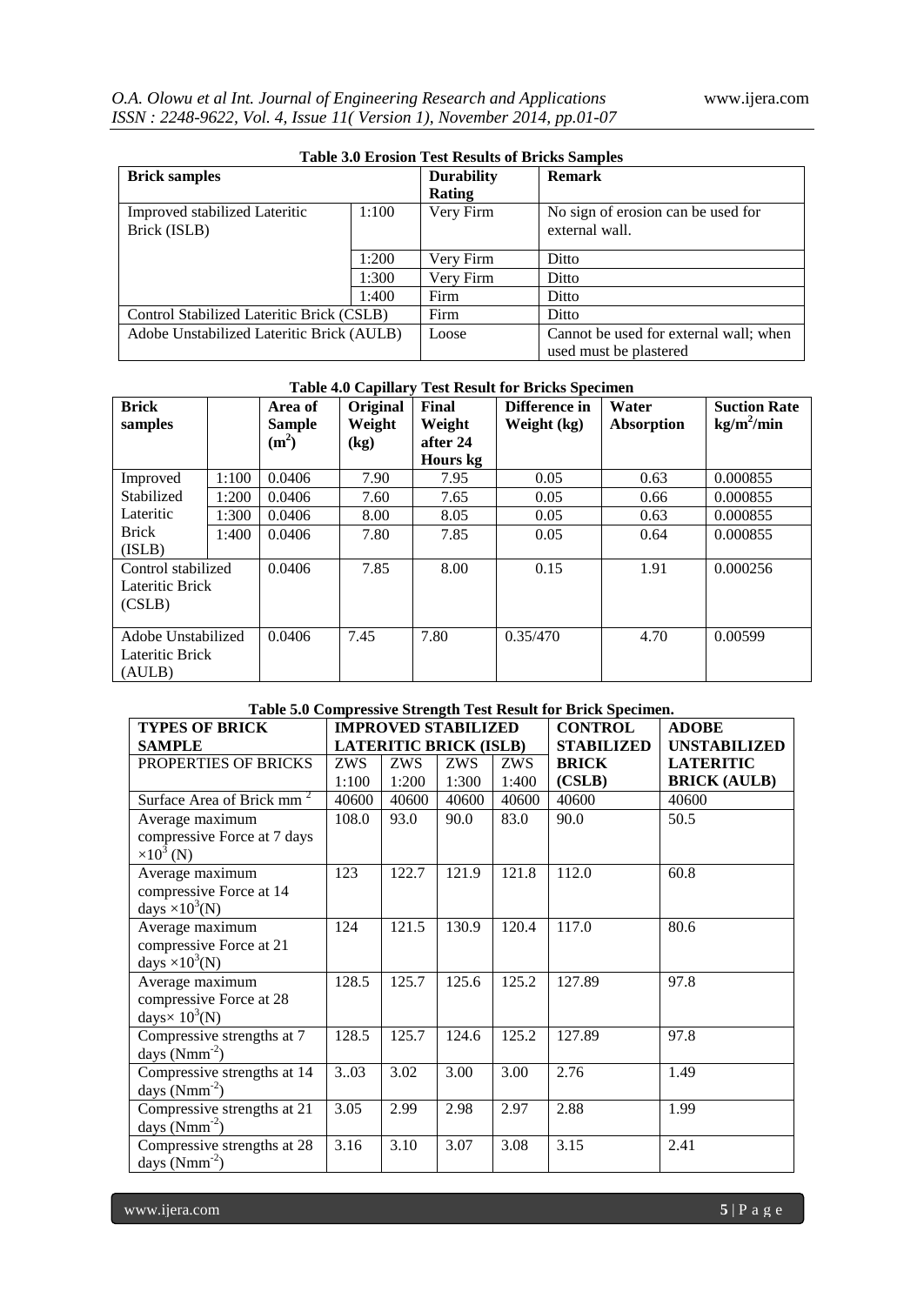

**KEY** ISLB Improved Stabilized Lateritic Brick CSLB Control Stabilized Lateritic Brick AULB Adobe Unstabilized Lateritic Brick

| <b>Types of brick samples</b>                      | Test results for Briefs specifi<br><b>Improved Stabilized LATERITIC</b><br><b>Brick (ISLB)</b> |         |         |         | <b>Control</b><br><b>Stabilized</b> | <b>Adobe</b><br><b>Unstabilized</b> |
|----------------------------------------------------|------------------------------------------------------------------------------------------------|---------|---------|---------|-------------------------------------|-------------------------------------|
|                                                    |                                                                                                |         |         |         | Lateritic<br><b>Brick (CSLB)</b>    | <b>Lateritic Brick</b><br>(AULB)    |
| Property of Brick                                  | 1:100                                                                                          | 1:200   | 1:300   | 1:400   |                                     |                                     |
| Vol. of Brick $(M^3)$                              | 0.00406                                                                                        | 0.00406 | 0.00406 | 0.00406 | 0.00406                             | 0.00406                             |
| Average weight at 7 days<br>(kg)                   | 8.18                                                                                           | 7.87    | 8.32    | 8.20    | 8.10                                | 7.75                                |
| Average weight at 14 days<br>(kg)                  | 7.957                                                                                          | 7.92    | 7.98    | 7.88    | 7.93                                | 7.07                                |
| Average weight at 21 days<br>(kg)                  | 7.82                                                                                           | 7.67    | 7.85    | 7.89    | 7.88                                | 7.20                                |
| Average weight at 28 days<br>(kg)                  | 7.85                                                                                           | 7.80    | 7.78    | 7.75    | 7.82                                | 7.31                                |
| Density of Brick at 7 days<br>$(\text{kg m}^{-3})$ | 2014.78                                                                                        | 1938.42 | 2049.26 | 2019.70 | 1995.07                             | 1908.87                             |
| Density of Brick at 14<br>days (kg $m-3$ )         | 1958.13                                                                                        | 1950.74 | 1965.52 | 1940.89 | 1953.20                             | 1741.38                             |
| Density of Brick at 21<br>days ( $\text{kg m}^3$ ) | 1926.11                                                                                        | 1889.16 | 1933.50 | 1943.35 | 1940.88                             | 1773.40                             |
| Density of Brick at 28<br>days (kg $m-3$ )         | 1933.50                                                                                        | 1921.18 | 1916.26 | 1908.87 | 1926.11                             | 1800.49                             |

|  |  | <b>Table 6 Density Test Results for Brick Specimen</b> |
|--|--|--------------------------------------------------------|
|--|--|--------------------------------------------------------|